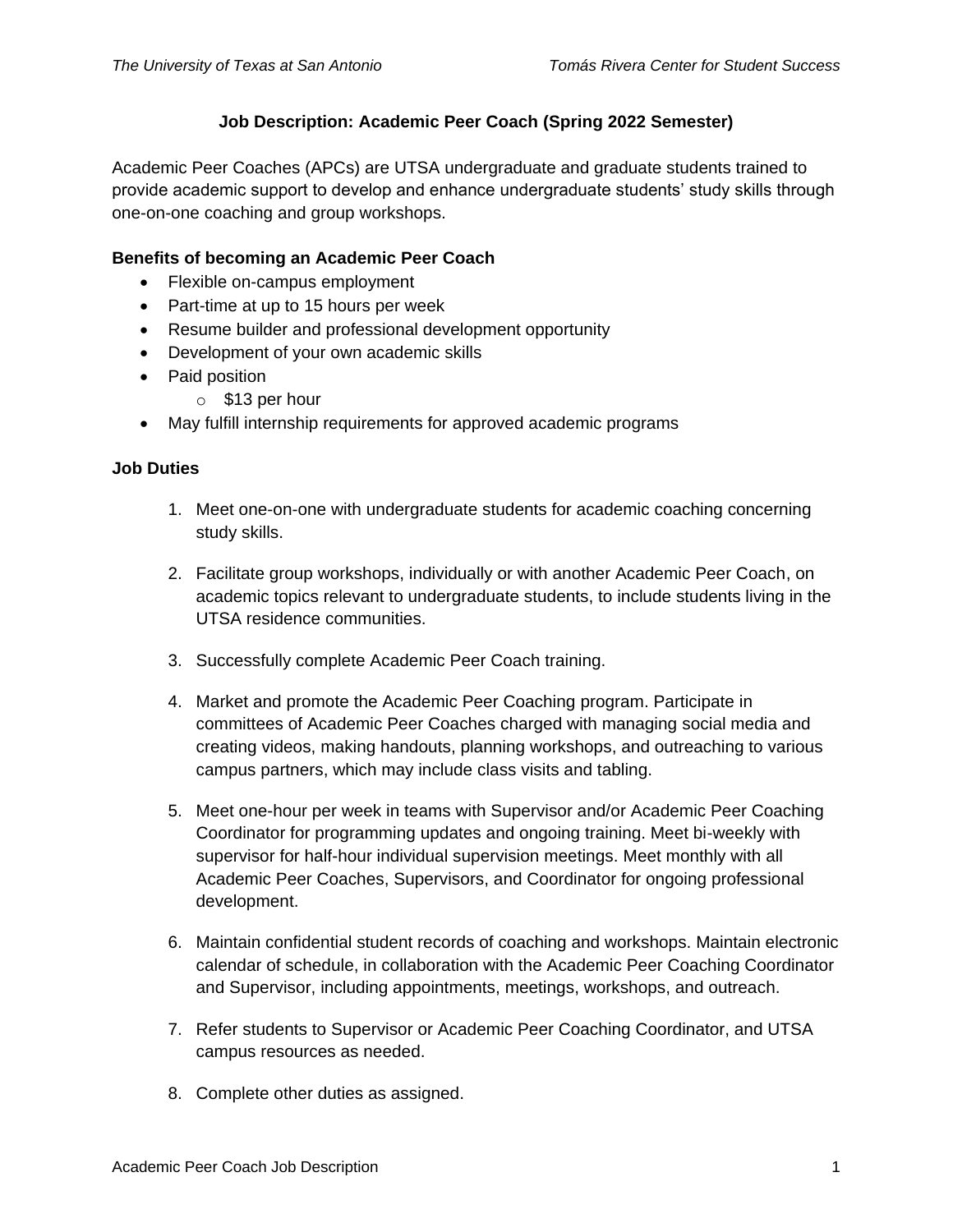## **Required qualifications**

- Enrollment as a UTSA undergraduate or graduate student for the Spring 2022 semester.
- Completion of at least 24 credit hours of undergraduate coursework at UTSA or another higher education institution (not including dual credit courses completed in high school).
- Overall cumulative GPA of 3.0 or above.
- Two or more semesters working on a college or university campus as a helping student leader. A student leader position may include positions such as tutor, peer mentor, peer educator, and campus intern as well as leadership positions in student organizations.
- Good interpersonal and communication skills.
- Ability to work collaboratively with a diverse group of people.
- Access to a computer and working knowledge of Microsoft Office, including Outlook.
- Ability to work flexible hours, including some evenings and weekends.
- Ability to work in flexible locations on campus and online.

### **Applicants must be available for**

- an online interview during November 2021, and
- 40 hours of training the week of January 10, 2022.

## **To apply, complete an application at [https://bit.ly/apcsp2022app.](https://bit.ly/apcsp2022app)**

The application contains questions about you, your education and experience, two freeresponse short essay questions, a space for your resume, and a request for a reference. Please read below for more details of what is required in the application.

### **Essays**

The two short essay questions are as follows:

- Why are you interested in becoming an Academic Peer Coach? What makes you qualified for this position?
- A goal of the Academic Peer Coaching program is to support undergraduate students at UTSA in their academic success. How do you define academic success?

You will not be able to save your application, so please consider typing your responses to these questions in a Word document first, then copy-pasting your responses into the application form.

### **Resume:**

Upload a .pdf copy of your resume. For help with your resume, utilize the [UTSA Career Center,](https://careercenter.utsa.edu/) including [sample resumes.](https://careercenter.utsa.edu/resources/resume-sample-resource-12-2018/) Your resume should include information about the positions listed in the required student leadership experience question.

### **Reference:**

Provide the name, title, and contact information for one professional reference. Your reference can be a current or former supervisor, a professor, a staff advisor for a student organization, or a co-worker. Please do not list a friend or family member as your reference. Although your reference will not be contacted until the interview stage, please ask for permission from your reference before listing their name and email address.